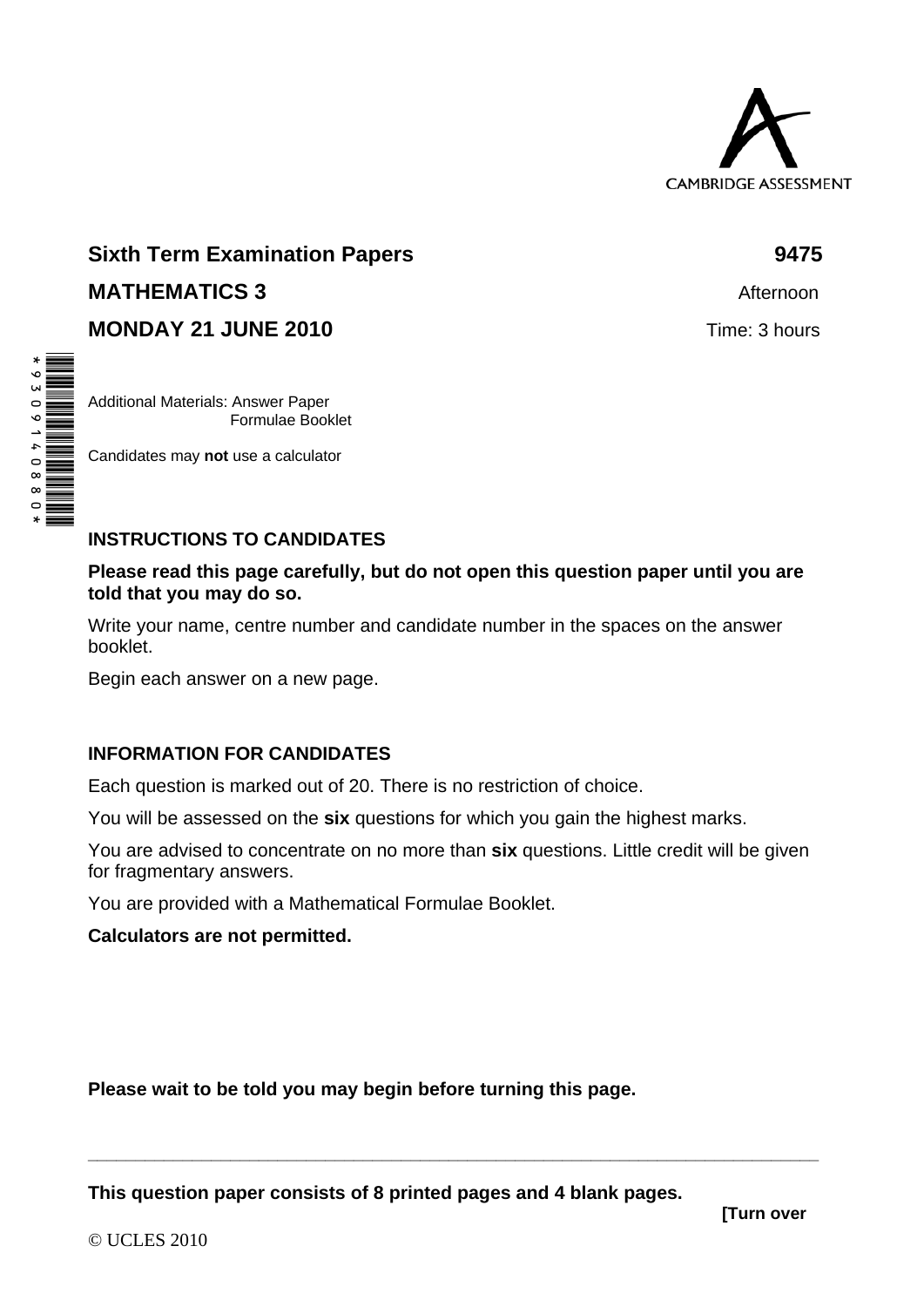## Section A: Pure Mathematics

1 Let  $x_1, x_2, \ldots, x_n$  and  $x_{n+1}$  be any fixed real numbers. The numbers A and B are defined by

$$
A = \frac{1}{n} \sum_{k=1}^{n} x_k \, , \quad B = \frac{1}{n} \sum_{k=1}^{n} (x_k - A)^2 \, ,
$$

and the numbers  $C$  and  $D$  are defined by

$$
C = \frac{1}{n+1} \sum_{k=1}^{n+1} x_k, \quad D = \frac{1}{n+1} \sum_{k=1}^{n+1} (x_k - C)^2.
$$

(i) Express C in terms of A,  $x_{n+1}$  and n.

(ii) Show that 
$$
B = \frac{1}{n} \sum_{k=1}^{n} x_k^2 - A^2
$$
.

(iii) Express D in terms of B, A,  $x_{n+1}$  and n. Hence show that  $(n + 1)D \geq nB$  for all values of  $x_{n+1}$ , but that  $D < B$  if and only if

$$
A-\sqrt{\frac{(n+1)B}{n}}
$$

- 2 In this question, *a* is a positive constant.
	- (i) Express  $\cosh a$  in terms of exponentials. By using partial fractions, prove that

$$
\int_0^1 \frac{1}{x^2 + 2x \cosh a + 1} \, \mathrm{d}x = \frac{a}{2 \sinh a} \, .
$$

(ii) Find, expressing your answers in terms of hyperbolic functions,

$$
\int_{1}^{\infty} \frac{1}{x^2 + 2x \sinh a - 1} \, \mathrm{d}x
$$

and

$$
\int_0^\infty \frac{1}{x^4 + 2x^2 \cosh a + 1} \, \mathrm{d}x \, .
$$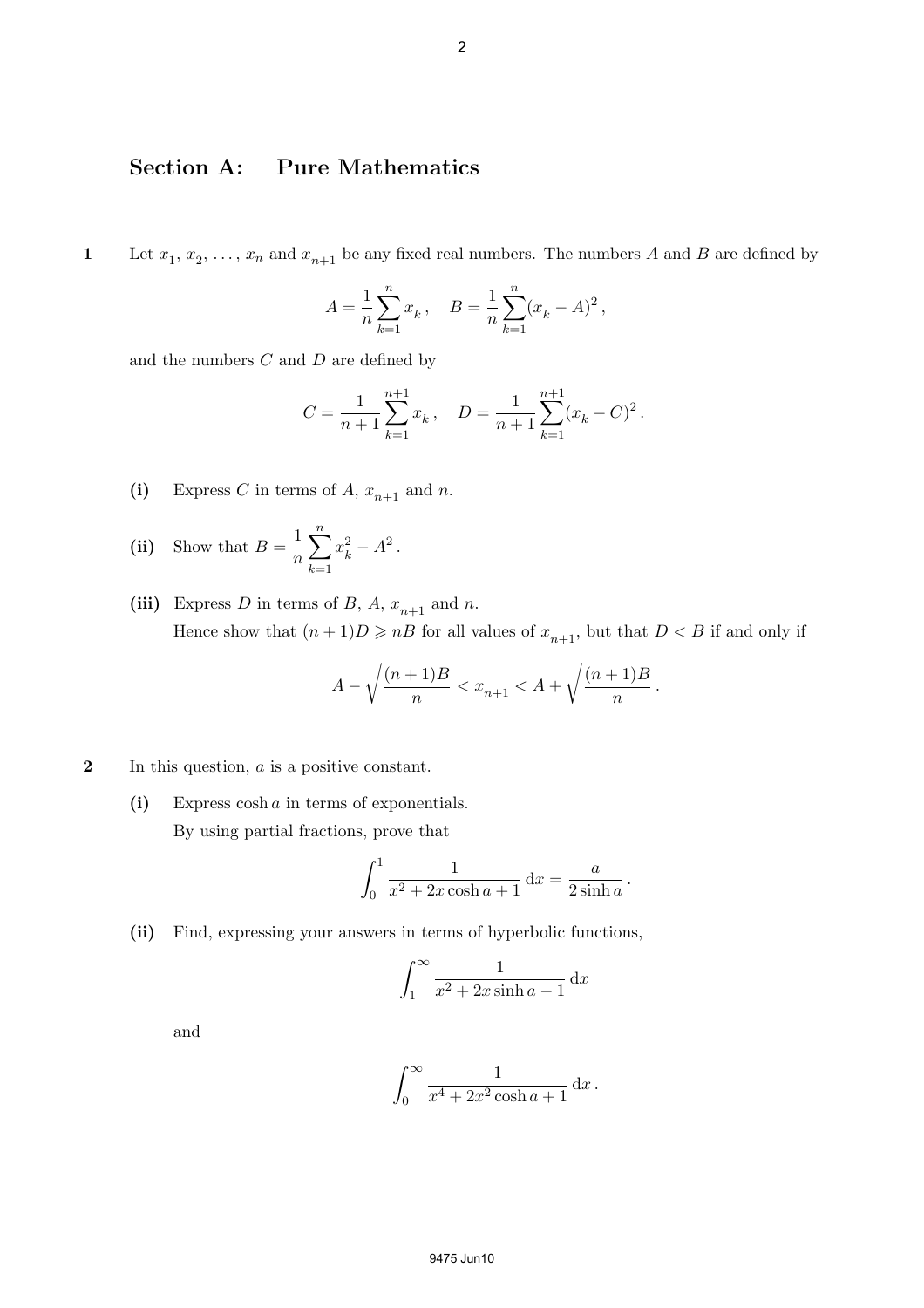3 For any given positive integer n, a number a (which may be complex) is said to be a primitive nth root of unity if  $a^n = 1$  and there is no integer m such that  $0 < m < n$  and  $a^m = 1$ . Write down the two primitive 4th roots of unity.

Let  $C_n(x)$  be the polynomial such that the roots of the equation  $C_n(x) = 0$  are the primitive nth roots of unity, the coefficient of the highest power of  $x$  is one and the equation has no repeated roots. Show that  $C_4(x) = x^2 + 1$ .

- (i) Find C<sub>1</sub>(x), C<sub>2</sub>(x), C<sub>3</sub>(x), C<sub>5</sub>(x) and C<sub>6</sub>(x), giving your answers as unfactorised polynomials.
- (ii) Find the value of *n* for which  $C_n(x) = x^4 + 1$ .
- (iii) Given that p is prime, find an expression for  $C_p(x)$ , giving your answer as an unfactorised polynomial.
- (iv) Prove that there are no positive integers q, r and s such that  $C_q(x) \equiv C_r(x)C_s(x)$ .
- 4 (i) The number  $\alpha$  is a common root of the equations  $x^2 + ax + b = 0$  and  $x^2 + cx + d = 0$ (that is,  $\alpha$  satisfies both equations). Given that  $a \neq c$ , show that

$$
\alpha = -\frac{b-d}{a-c} \, .
$$

Hence, or otherwise, show that the equations have at least one common root if and only if

$$
(b-d)^2 - a(b-d)(a-c) + b(a-c)^2 = 0.
$$

Does this result still hold if the condition  $a \neq c$  is not imposed?

(ii) Show that the equations  $x^2 + ax + b = 0$  and  $x^3 + (a+1)x^2 + qx + r = 0$  have at least one common root if and only if

$$
(b - r)2 - a(b - r)(a + b - q) + b(a + b - q)2 = 0.
$$

Hence, or otherwise, find the values of b for which the equations  $2x^2 + 5x + 2b = 0$  and  $2x^3 + 7x^2 + 5x + 1 = 0$  have at least one common root.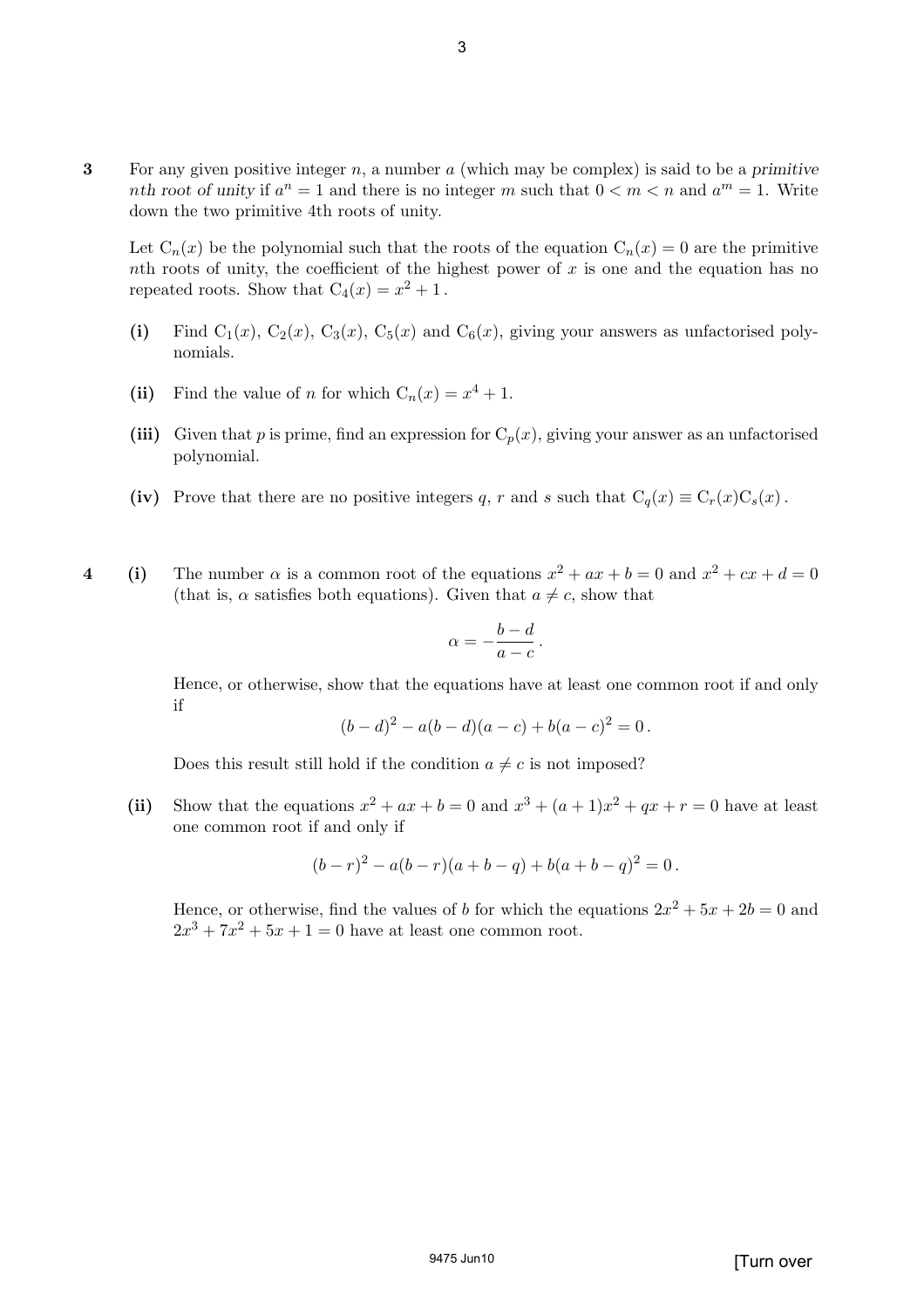5 The vertices A, B, C and D of a square have coordinates  $(0,0)$ ,  $(a,0)$ ,  $(a,a)$  and  $(0,a)$ , respectively. The points P and Q have coordinates  $(an, 0)$  and  $(0, am)$  respectively, where  $0 < m < n < 1$ . The line CP produced meets DA produced at R and the line CQ produced meets  $BA$  produced at S. The line  $PQ$  produced meets the line RS produced at T. Show that  $TA$  is perpendicular to  $AC$ .

Explain how, given a square of area  $a^2$ , a square of area  $2a^2$  may be constructed using only a straight-edge.

[Note: a straight-edge is a ruler with no markings on it; no measurements (and no use of compasses) are allowed in the construction.]

- 6 The points  $P, Q$  and  $R$  lie on a sphere of unit radius centred at the origin,  $O$ , which is fixed. Initially, P is at  $P_0(1, 0, 0)$ , Q is at  $Q_0(0, 1, 0)$  and R is at  $R_0(0, 0, 1)$ .
	- (i) The sphere is then rotated about the z-axis, so that the line  $OP$  turns directly towards the positive y-axis through an angle  $\phi$ . The position of P after this rotation is denoted by  $P_1$ . Write down the coordinates of  $P_1$ .
	- (ii) The sphere is now rotated about the line in the x-y plane perpendicular to  $OP_1$ , so that the line  $OP$  turns directly towards the positive *z*-axis through an angle  $\lambda$ . The position of  $P$  after this rotation is denoted by  $P_2$ . Find the coordinates of  $P_2$ . Find also the coordinates of the points  $Q_2$  and  $R_2$ , which are the positions of  $Q$  and  $R$  after the two rotations.
	- (iii) The sphere is now rotated for a third time, so that  $P$  returns from  $P_2$  to its original position  $P_0$ . During the rotation, P remains in the plane containing  $P_0$ ,  $P_2$  and O. Show that the angle of this rotation,  $\theta$ , satisfies

 $\cos \theta = \cos \phi \cos \lambda$ ,

and find a vector in the direction of the axis about which this rotation takes place.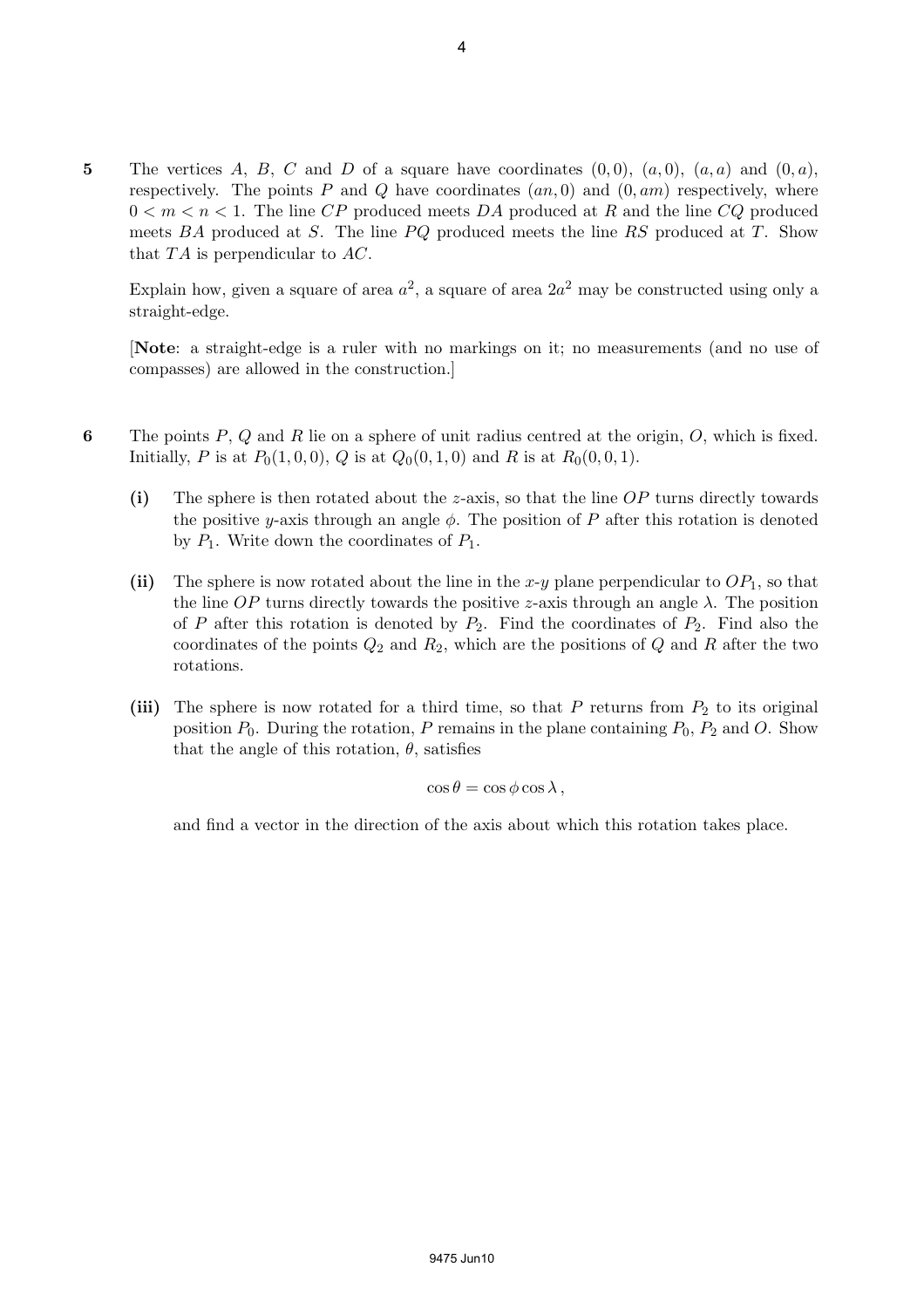7 Given that  $y = \cos(m \arcsin x)$ , for  $|x| < 1$ , prove that

$$
(1 - x^2) \frac{d^2 y}{dx^2} - x \frac{dy}{dx} + m^2 y = 0.
$$

Obtain a similar equation relating  $\frac{d^3y}{dx^3}$  $\frac{\mathrm{d}^3 y}{\mathrm{d} x^3}$ ,  $\frac{\mathrm{d}^2 y}{\mathrm{d} x^2}$  $\frac{d^2y}{dx^2}$  and  $\frac{dy}{dx}$ , and a similar equation relating  $d^4y$  $\frac{\mathrm{d}^4 y}{\mathrm{d}x^4}$ ,  $\frac{\mathrm{d}^3 y}{\mathrm{d}x^3}$  $\frac{\mathrm{d}^3 y}{\mathrm{d}x^3}$  and  $\frac{\mathrm{d}^2 y}{\mathrm{d}x^2}$  $\frac{d}{dx^2}$ .

Conjecture and prove a relation between  $\frac{d^{n+2}y}{1+y+2}$  $rac{\mathrm{d}^{n+2}y}{\mathrm{d}x^{n+2}}$ ,  $rac{\mathrm{d}^{n+1}y}{\mathrm{d}x^{n+1}}$  $\frac{\mathrm{d}^{n+1}y}{\mathrm{d}x^{n+1}}$  and  $\frac{\mathrm{d}^ny}{\mathrm{d}x^n}$  $\frac{d}{dx^n}$ .

Obtain the first three non-zero terms of the Maclaurin series for  $y$ . Show that, if  $m$  is an even integer,  $\cos m\theta$  may be written as a polynomial in  $\sin \theta$  beginning

$$
1 - \frac{m^2 \sin^2 \theta}{2!} + \frac{m^2 (m^2 - 2^2) \sin^4 \theta}{4!} - \dotsb \qquad (|\theta| < \frac{1}{2}\pi)
$$

State the degree of the polynomial.

8 Given that  $P(x) = Q(x)R'(x) - Q'(x)R(x)$ , write down an expression for

$$
\int \frac{P(x)}{(Q(x))^{2}} dx.
$$

(i) By choosing the function R(x) to be of the form  $a + bx + cx^2$ , find

$$
\int \frac{5x^2 - 4x - 3}{(1 + 2x + 3x^2)^2} \, \mathrm{d}x \, .
$$

Show that the choice of  $R(x)$  is not unique and, by comparing the two functions  $R(x)$ corresponding to two different values of a, explain how the different choices are related.

(ii) Find the general solution of

$$
(1 + \cos x + 2\sin x)\frac{dy}{dx} + (\sin x - 2\cos x)y = 5 - 3\cos x + 4\sin x.
$$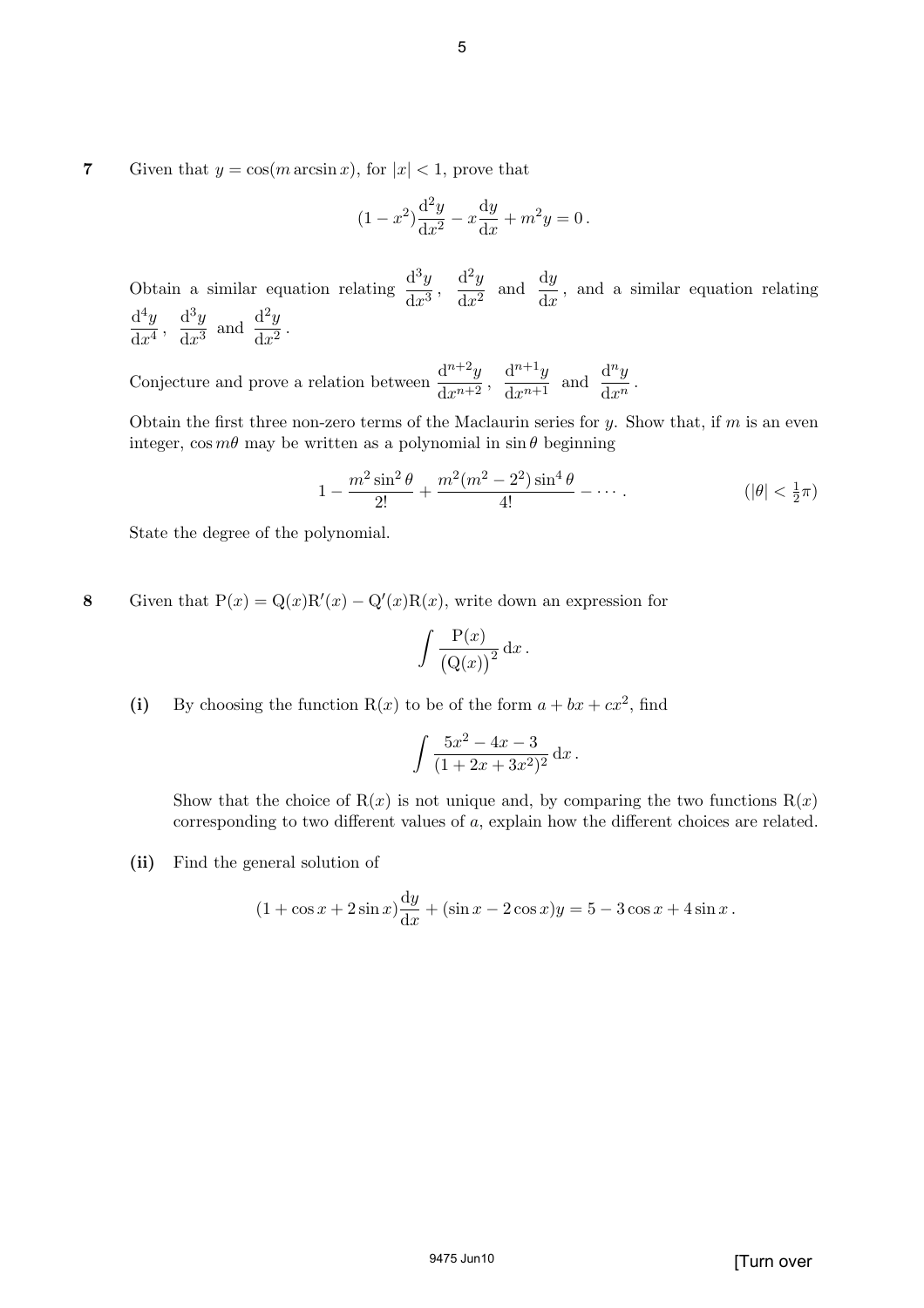#### Section B: Mechanics





The diagram shows two particles,  $P$  and  $Q$ , connected by a light inextensible string which passes over a smooth block fixed to a horizontal table. The cross-section of the block is a quarter circle with centre  $O$ , which is at the edge of the table, and radius  $a$ . The angle between OP and the table is  $\theta$ . The masses of P and Q are m and M, respectively, where  $m < M$ .

Initially,  $P$  is held at rest on the table and in contact with the block,  $Q$  is vertically above  $O$ , and the string is taut. Then  $P$  is released. Given that, in the subsequent motion,  $P$  remains in contact with the block as  $\theta$  increases from 0 to  $\frac{1}{2}\pi$ , find an expression, in terms of m, M,  $\theta$  and g, for the normal reaction of the block on P and show that

$$
\frac{m}{M} \geqslant \frac{\pi-1}{3} \, .
$$

10 A small bead B, of mass  $m$ , slides without friction on a fixed horizontal ring of radius  $a$ . The centre of the ring is at  $O$ . The bead is attached by a light elastic string to a fixed point  $P$  in the plane of the ring such that  $OP = b$ , where  $b > a$ . The natural length of the elastic string is c, where  $c < b - a$ , and its modulus of elasticity is  $\lambda$ . Show that the equation of motion of the bead is  $\overline{a}$  $\mathbf{r}$ 

$$
ma\ddot{\phi} = -\lambda \left(\frac{a\sin\phi}{c\sin\theta} - 1\right)\sin(\theta + \phi),
$$

where  $\theta = \angle BPO$  and  $\phi = \angle BOP$ .

Given that  $\theta$  and  $\phi$  are small, show that  $a(\theta + \phi) \approx b\theta$ . Hence find the period of small oscillations about the equilibrium position  $\theta = \phi = 0$ .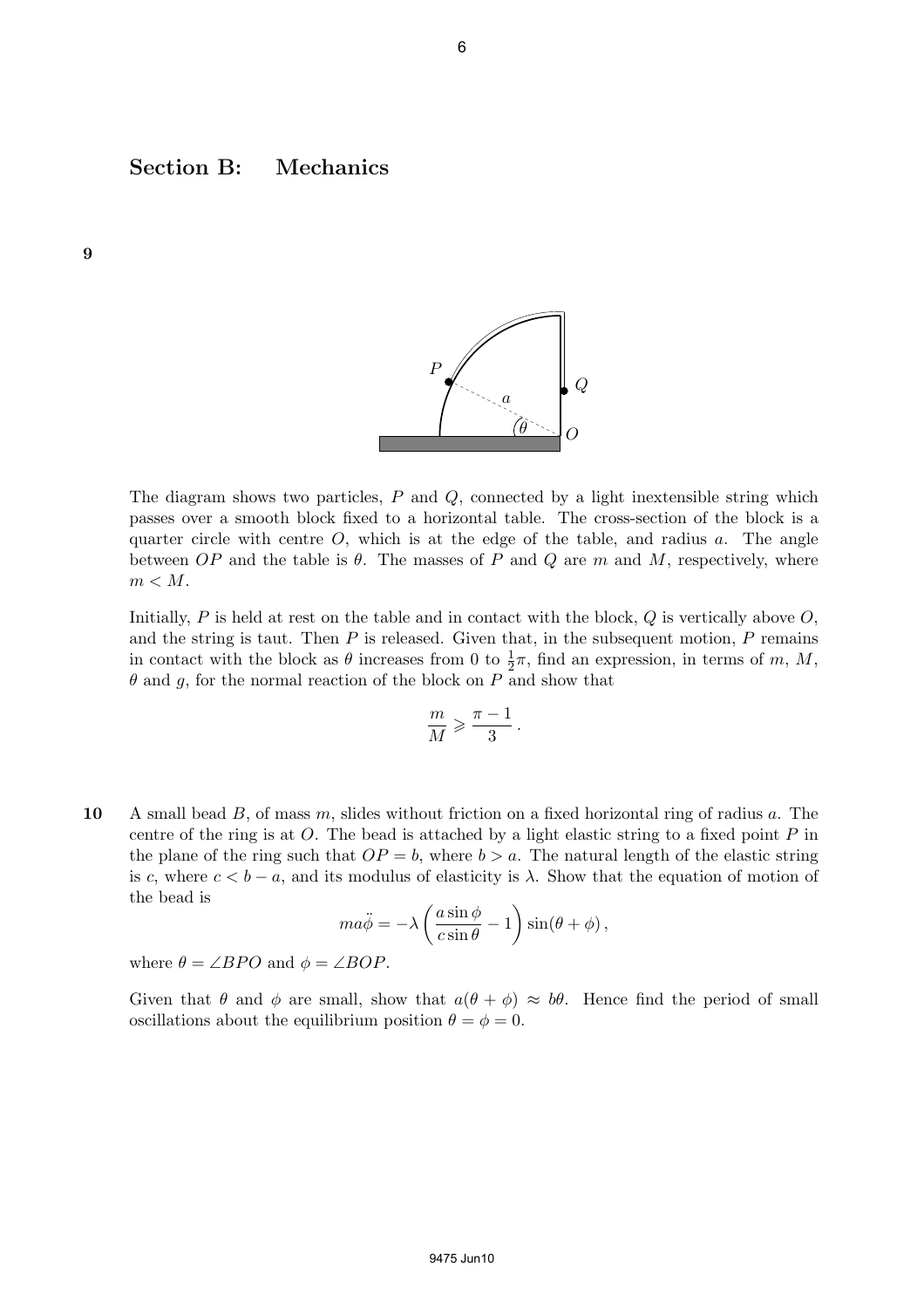- 11 A bullet of mass m is fired horizontally with speed u into a wooden block of mass M at rest on a horizontal surface. The coefficient of friction between the block and the surface is  $\mu$ . While the bullet is moving through the block, it experiences a constant force of resistance to its motion of magnitude R, where  $R > (M+m)\mu q$ . The bullet moves horizontally in the block and does not emerge from the other side of the block.
	- (i) Show that the magnitude, a, of the deceleration of the bullet relative to the block while the bullet is moving through the block is given by

$$
a = \frac{R}{m} + \frac{R - (M+m)\mu g}{M}.
$$

(ii) Show that the common speed, v, of the block and bullet when the bullet stops moving through the block satisfies

$$
av = \frac{Ru - (M+m)\mu gu}{M}.
$$

- (iii) Obtain an expression, in terms of  $u, v$  and  $a$ , for the distance moved by the block while the bullet is moving through the block.
- (iv) Show that the total distance moved by the block is

$$
\frac{mu v}{2(M+m)\mu g}.
$$

Describe briefly what happens if  $R < (M+m)\mu g$ .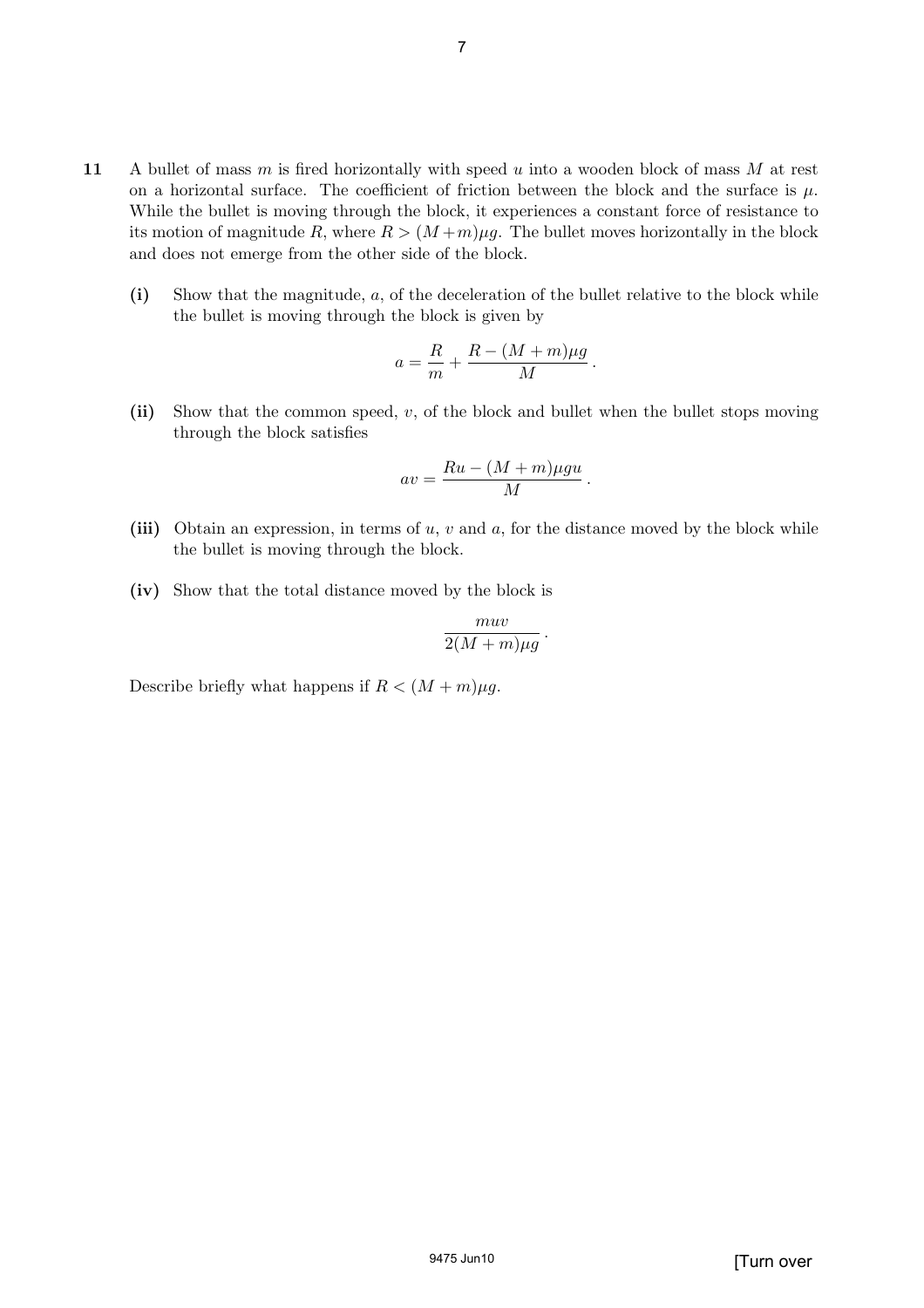#### Section C: Probability and Statistics

12 The infinite series  $S$  is given by

$$
S = 1 + (1 + d)r + (1 + 2d)r^{2} + \cdots + (1 + nd)r^{n} + \cdots,
$$

for  $|r| < 1$ . By considering  $S - rS$ , or otherwise, prove that

$$
S = \frac{1}{1-r} + \frac{rd}{(1-r)^2} \, .
$$

Arthur and Boadicea shoot arrows at a target. The probability that an arrow shot by Arthur hits the target is a; the probability that an arrow shot by Boadicea hits the target is b. Each shot is independent of all others. Prove that the expected number of shots it takes Arthur to hit the target is  $1/a$ .

Arthur and Boadicea now have a contest. They take alternate shots, with Arthur going first. The winner is the one who hits the target first. The probability that Arthur wins the contest is  $\alpha$  and the probability that Boadicea wins is  $\beta$ . Show that

$$
\alpha = \frac{a}{1 - a'b'},
$$

where  $a' = 1 - a$  and  $b' = 1 - b$ , and find  $\beta$ .

Show that the expected number of shots in the contest is  $\frac{\alpha}{a} + \frac{\beta}{b}$  $\frac{b}{b}$ .

13 In this question,  $Corr(U, V)$  denotes the product moment correlation coefficient between the random variables  $U$  and  $V$ , defined by

$$
Corr(U, V) \equiv \frac{Cov(U, V)}{\sqrt{Var(U)Var(V)}}
$$

.

The independent random variables  $Z_1$ ,  $Z_2$  and  $Z_3$  each have expectation 0 and variance 1. What is the value of  $Corr(Z_1, Z_2)$ ?

Let  $Y_1 = Z_1$  and let

$$
Y_2 = \rho_{12} Z_1 + (1 - \rho_{12}^2)^{\frac{1}{2}} Z_2,
$$

where  $\rho_{12}$  is a given constant with  $-1 < \rho_{12} < 1$ . Find  $E(Y_2)$ , Var  $(Y_2)$  and Corr $(Y_1, Y_2)$ .

Now let  $Y_3 = aZ_1 + bZ_2 + cZ_3$ , where a, b and c are real constants and  $c \ge 0$ . Given that  $E(Y_3) = 0$ ,  $Var(Y_3) = 1$ ,  $Corr(Y_1, Y_3) = \rho_{13}$  and  $Corr(Y_2, Y_3) = \rho_{23}$ , express a, b and c in terms of  $\rho_{23}$ ,  $\rho_{13}$  and  $\rho_{12}$ .

Given constants  $\mu_i$  and  $\sigma_i$ , for  $i = 1, 2$  and 3, give expressions in terms of the  $Y_i$  for random variables  $X_i$  such that  $E(X_i) = \mu_i$ ,  $Var(X_i) = \sigma_i^2$  and  $Corr(X_i, X_j) = \rho_{ij}$ .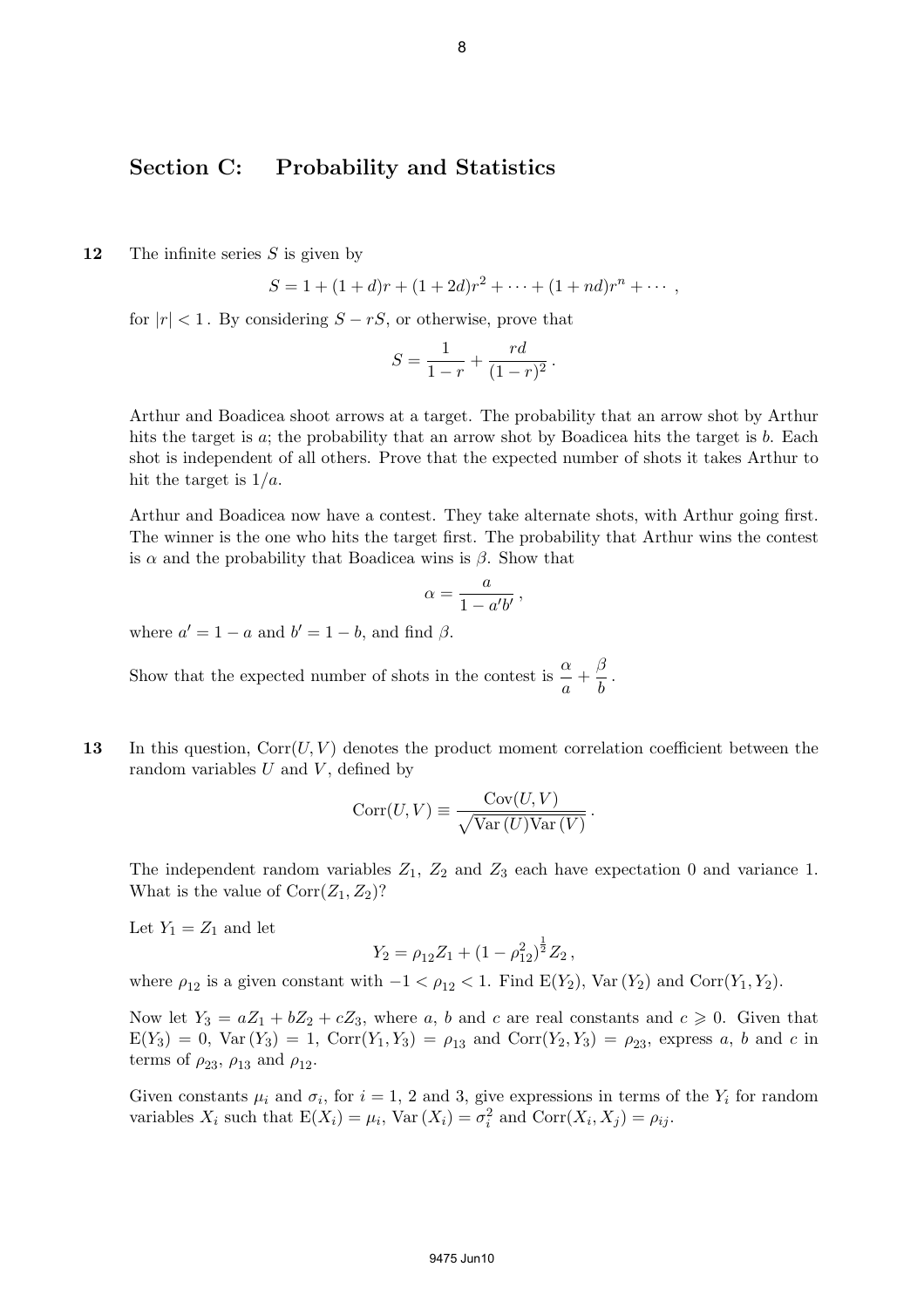## **BLANK PAGE**

 $\overline{9}$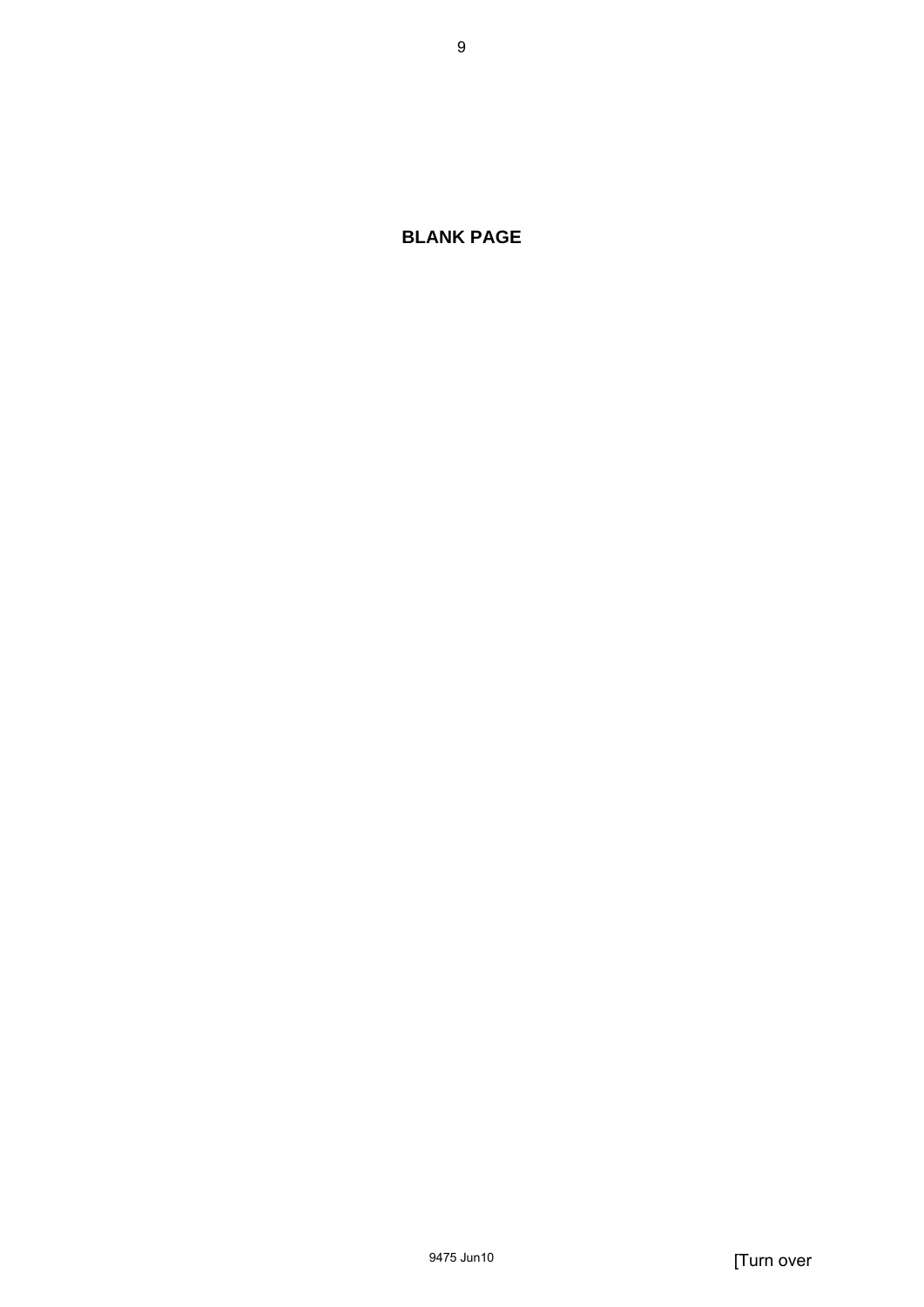#### 9475 Jun10

**BLANK PAGE**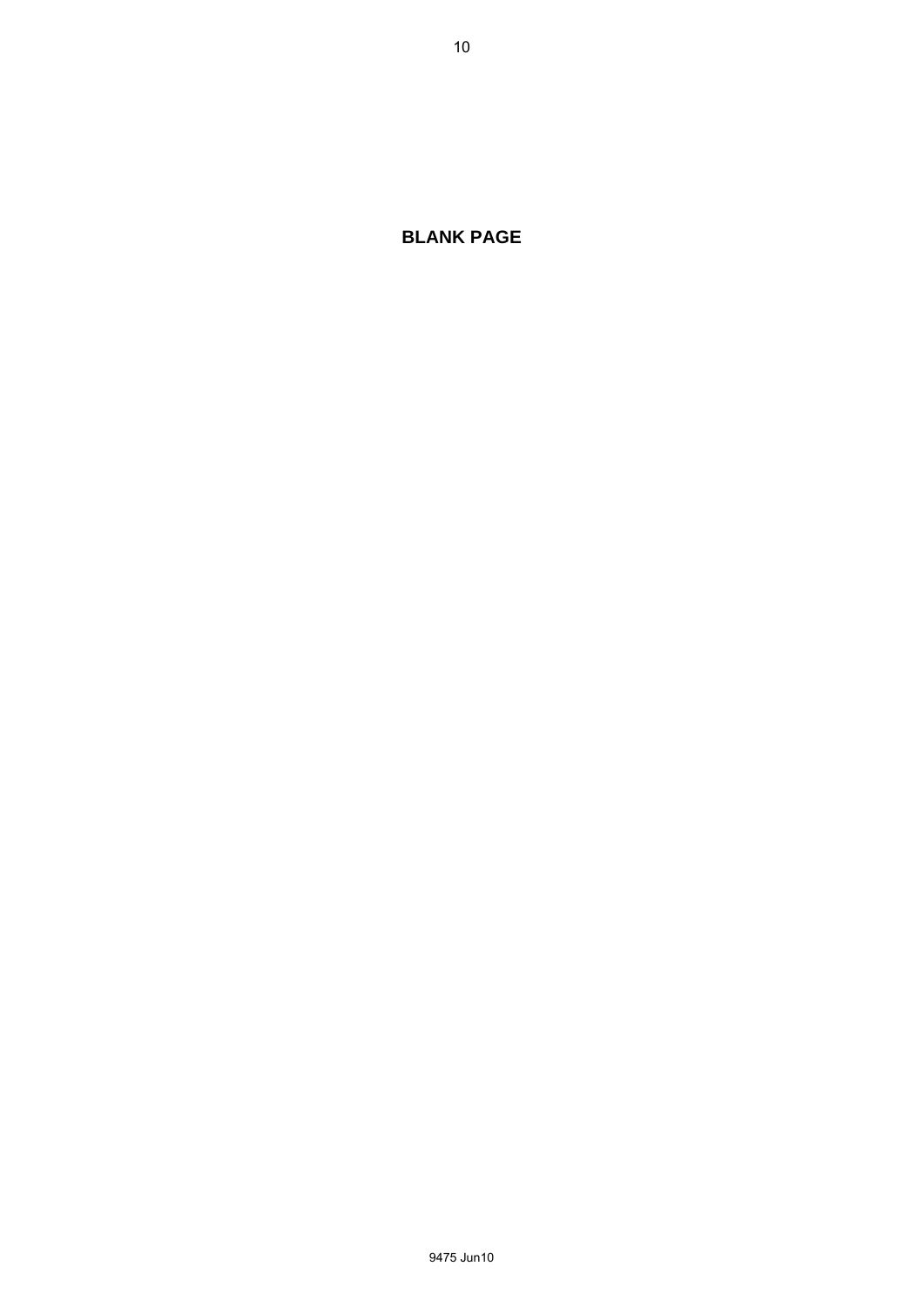**BLANK PAGE** 

 $11$